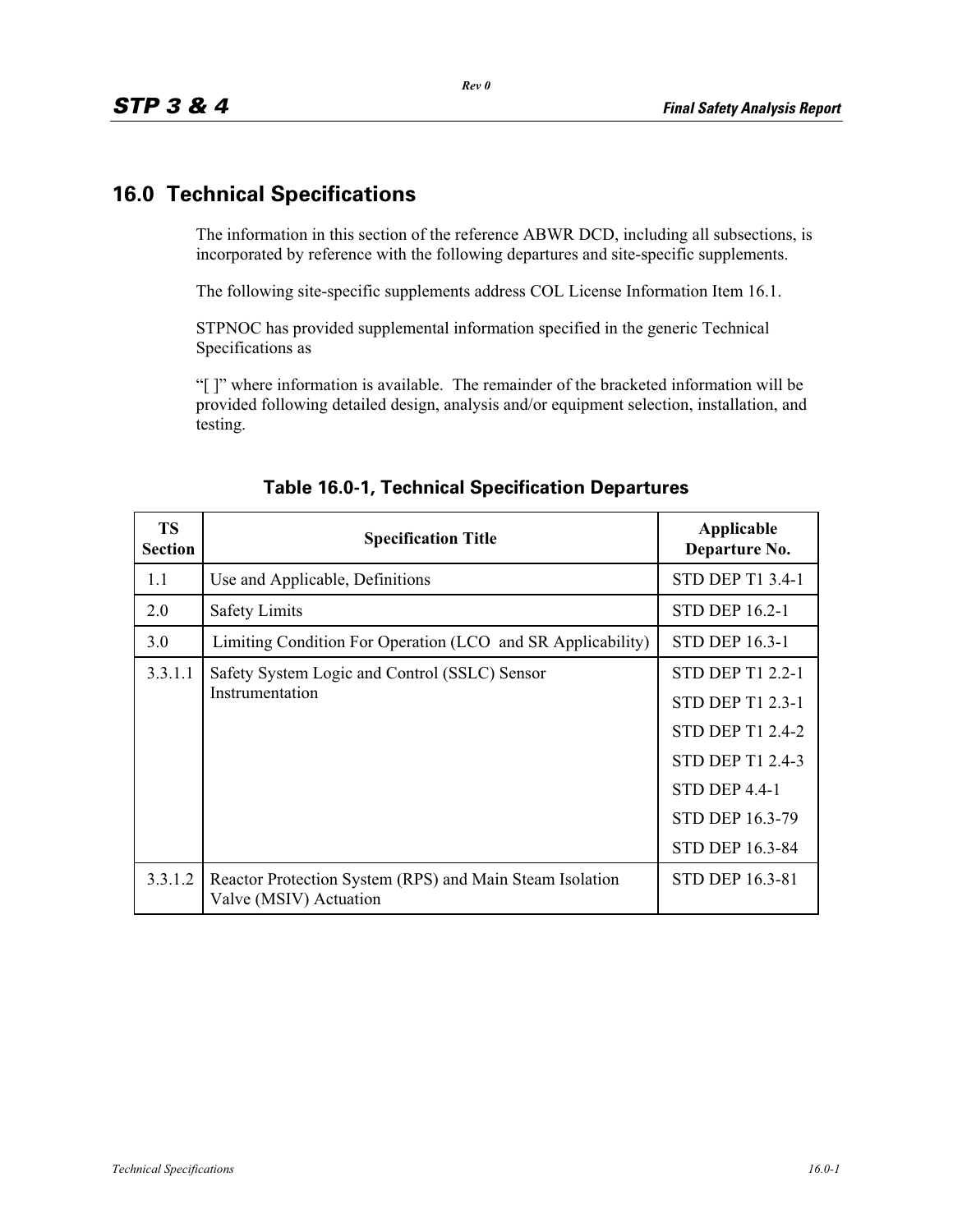| <b>TS</b><br><b>Section</b> | <b>Specification Title</b>                                                                                        | Applicable<br>Departure No. |
|-----------------------------|-------------------------------------------------------------------------------------------------------------------|-----------------------------|
| 3.3.1.4                     | <b>ESF</b> Actuation Instrumentation                                                                              | <b>STD DEP T1 2.4-2</b>     |
|                             |                                                                                                                   | <b>STD DEP T1 2.4-3</b>     |
|                             |                                                                                                                   | <b>STD DEP T1 3.4-1</b>     |
|                             |                                                                                                                   | <b>STD DEP 8.3-1</b>        |
|                             |                                                                                                                   | <b>STD DEP 16.3-50</b>      |
|                             |                                                                                                                   | <b>STD DEP 16.3-86</b>      |
|                             |                                                                                                                   | STD DEP 16.3-94             |
| 3.3.3.1                     | Multiplexing System                                                                                               | <b>STD DEP T1 3.4-1</b>     |
| 3.3.4.1                     | Anticipated Transient Without Scram (ATWS) and End-of-<br>Cycle Recirculation Pump Trip (EOC-RPT) Instrumentation | <b>STD DEP 16.3-38</b>      |
| 3.3.4.2                     | Feedwater and Main Turbine Trip Instrumentation                                                                   | STD DEP 16.3-39             |
| 3.3.5.1                     | <b>Control Rod Block Instrumentation</b>                                                                          | STD DEP 16.3-64             |
|                             |                                                                                                                   | STD DEP 16.3-65             |
| 3.3.6.1                     | Post Accident Monitoring (PAM) Instrumentation                                                                    | <b>STD DEP T1 2.3-1</b>     |
|                             |                                                                                                                   | STD DEP T1 2.14-1           |
|                             |                                                                                                                   | <b>STD DEP 7.5-1</b>        |
|                             |                                                                                                                   | <b>STD DEP 16.3-78</b>      |
| 3.3.6.2                     | Remote Shutdown System                                                                                            | STD DEP T1 2.14-1           |
|                             |                                                                                                                   | <b>STD DEP 8.3-1</b>        |
|                             |                                                                                                                   | STD DEP 16.3-59             |
|                             |                                                                                                                   | STD DEP 16.3-60             |
| 3.3.7.1                     | Control Room Habitability Area (CRHA) Emergency Filtration<br>(EF) System Instrumentation                         | <b>STD DEP 16.3-61</b>      |
| 3.4.1                       | Reactor Internal Pumps (RIPs)-Operating                                                                           | <b>STD DEP 16.3-5</b>       |
| 3.4.2                       | Safety/Relief Valves (S/RVs)                                                                                      | <b>STD DEP T1 2.1-1</b>     |
| 3.4.3                       | <b>RCS Operational LEAKAGE</b>                                                                                    | <b>STD DEP 7.3-12</b>       |
| 3.5.1                       | <b>ECCS-Operating</b>                                                                                             | <b>STD DEP 8.3-1</b>        |
| 3.6.1.2                     | Primary Containment Air Locks                                                                                     | STD DEP 16.3-69             |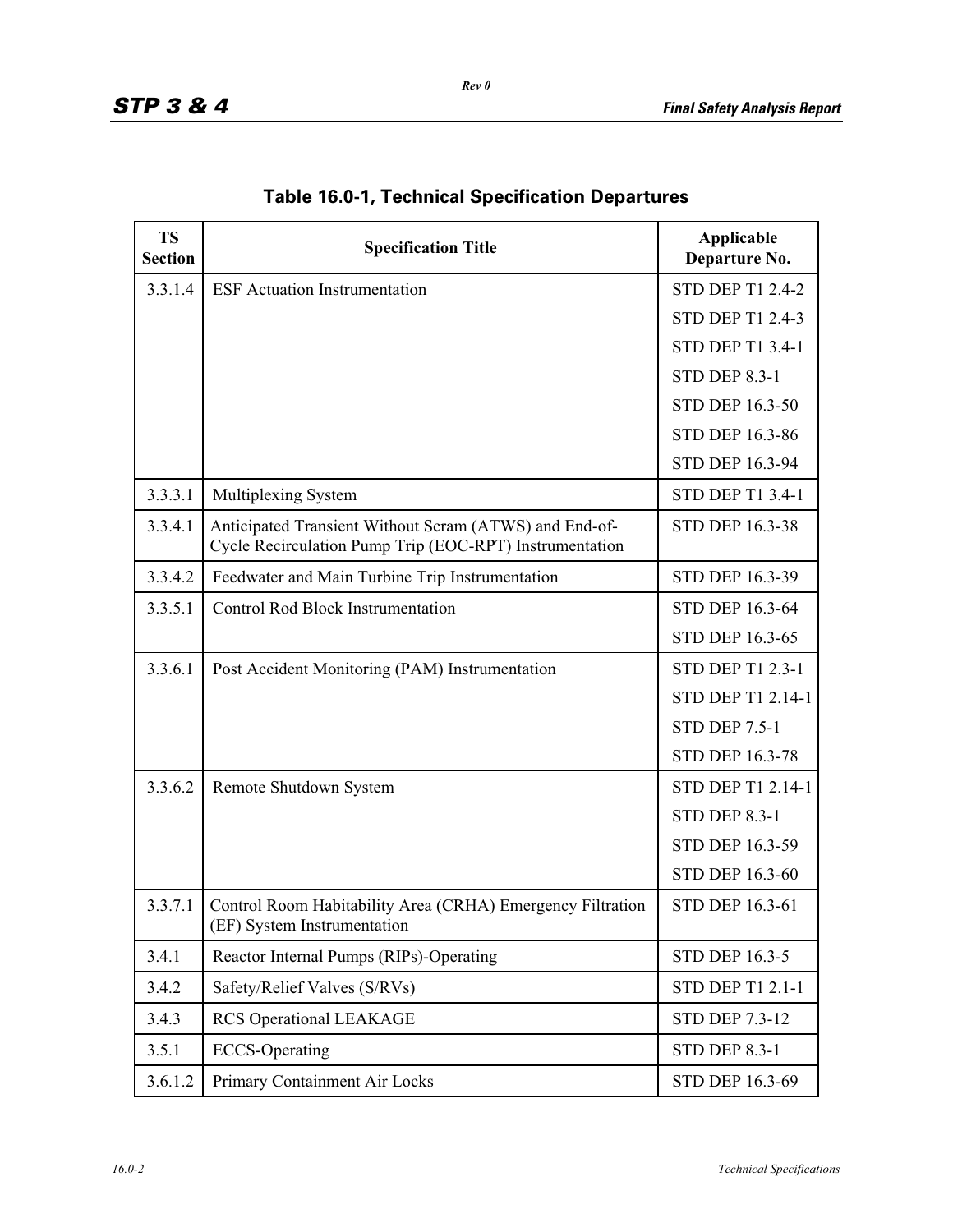| <b>TS</b><br><b>Section</b> | <b>Specification Title</b>                                                                                          | Applicable<br>Departure No. |
|-----------------------------|---------------------------------------------------------------------------------------------------------------------|-----------------------------|
| 3.6.1.3                     | Primary Containment Isolation Valves                                                                                | <b>STD DEP 6.2-1</b>        |
|                             |                                                                                                                     | STD DEP 16.3-71             |
|                             |                                                                                                                     | <b>STD DEP 16.3-72</b>      |
| 3.6.1.6                     | Wetwell-to-Drywell Vacuum Breakers                                                                                  | <b>STD DEP 6.2-2</b>        |
| 3.6.2.1                     | <b>Suppression Pool Average Temperature</b>                                                                         | STD DEP 16.3-32             |
| 3.6.2.4                     | Residual Heat Removal (RHR) Containment Spray                                                                       | <b>STD DEP 6.2-2</b>        |
| 3.6.3.1                     | Primary Containment Hydrogen Recombiners                                                                            | STD DEP T1 2.14-1           |
| 3.6.3.2                     | Primary Containment Oxygen Concentration                                                                            | STD DEP T1 2.14-1           |
| 3.6.4.1                     | <b>Secondary Containment</b>                                                                                        | <b>STD DEP 16.3-29</b>      |
| 3.7.1                       | Reactor Building Cooling Water (RCW) System, Reactor<br>Service Water (RSW) System and Ultimate Heat Sink-Operating | <b>STD DEP 16.3-16</b>      |
| 3.7.2                       | Reactor Building Cooling Water (RCW) System, Reactor                                                                | <b>STD DEP 16.3-16</b>      |
|                             | Service Water (RSW) System and Ultimate Heat Sink-Shutdown                                                          | <b>STD DEP 16.3-46</b>      |
| 3.7.3                       | Reactor Building Cooling Water (RCW) System, Reactor<br>Service Water (RSW) System and Ultimate Heat Sink-Refueling | <b>STD DEP 16.3-46</b>      |
| 3.7.4                       | Control Room Habitability Area (CRHA)-Emergency Filtration<br>(EF) System                                           | STD DEP 16.3-47             |
| 3.8.1                       | <b>AC Sources-Operating</b>                                                                                         | <b>STD DEP 8.3-1</b>        |
|                             |                                                                                                                     | STD DEP 16.3-49             |
| 3.8.2                       | <b>AC Sources-Refueling</b>                                                                                         | STD DEP 16.3-41             |
| 3.8.3                       | Diesel Fuel Oil, Lube Oil, and Starting Air                                                                         | <b>STD DEP 16.3-51</b>      |
| 3.8.4                       | DC Sources-Operating                                                                                                | <b>STD DEP 8.3-1</b>        |
| 3.8.6                       | <b>Battery Cell Parameters</b>                                                                                      | STD DEP 16.3-58             |
| 3.8.7                       | Inverters-Operating                                                                                                 | <b>STD DEP 8.3-1</b>        |
| 3.8.9                       | Distribution Systems-Operating                                                                                      | <b>STD DEP 8.3-1</b>        |
| 3.8.11                      | AC Sources-Shutdown (Low Water Level)                                                                               | <b>STD DEP 8.3-1</b>        |
| 3.9.1                       | Refueling Equipment Interlocks                                                                                      | STD DEP 16.3-25             |
| 3.9.5                       | <b>Control Rod OPERABILITY</b>                                                                                      | STD DEP 16.3-15             |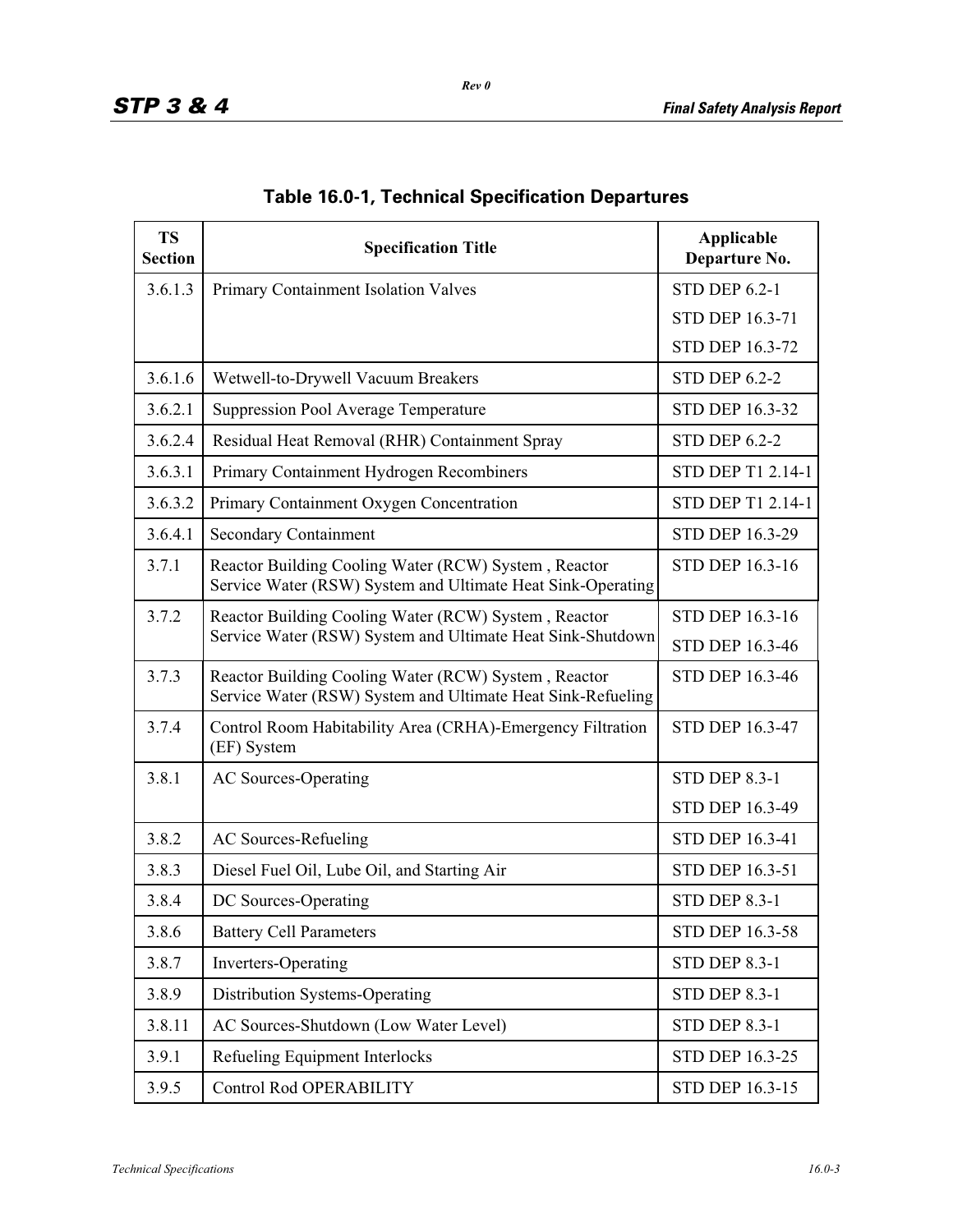| <b>TS</b><br><b>Section</b> | <b>Specification Title</b>                                 | Applicable<br>Departure No. |
|-----------------------------|------------------------------------------------------------|-----------------------------|
| 3.10.4                      | Control Rod Withdrawal – Cold Shutdown                     | <b>STD DEP 16.3-19</b>      |
| 3.10.5                      | Control Rod Drive (CRD) Removal – Refueling                | <b>STD DEP 16.3-21</b>      |
|                             |                                                            | STD DEP 16.3-22             |
| 3.10.7                      | Control Rod Testing – Operating                            | STD DEP 16.3-4              |
| 3.10.12                     | Multiple Control Rod Drive Subassembly Removal - Refueling | <b>STD DEP 16.3-17</b>      |
| 5.0                         | Adminstrative Controls                                     | STD DEP T1 2.14-1           |
|                             |                                                            | <b>STD DEP T1 3.4-1</b>     |
|                             |                                                            | <b>STD DEP 16.5-1</b>       |
|                             |                                                            | <b>STD DEP 16.5-2</b>       |
|                             |                                                            | <b>STD DEP 16.5-3</b>       |
|                             |                                                            | <b>STD DEP 16.5-4</b>       |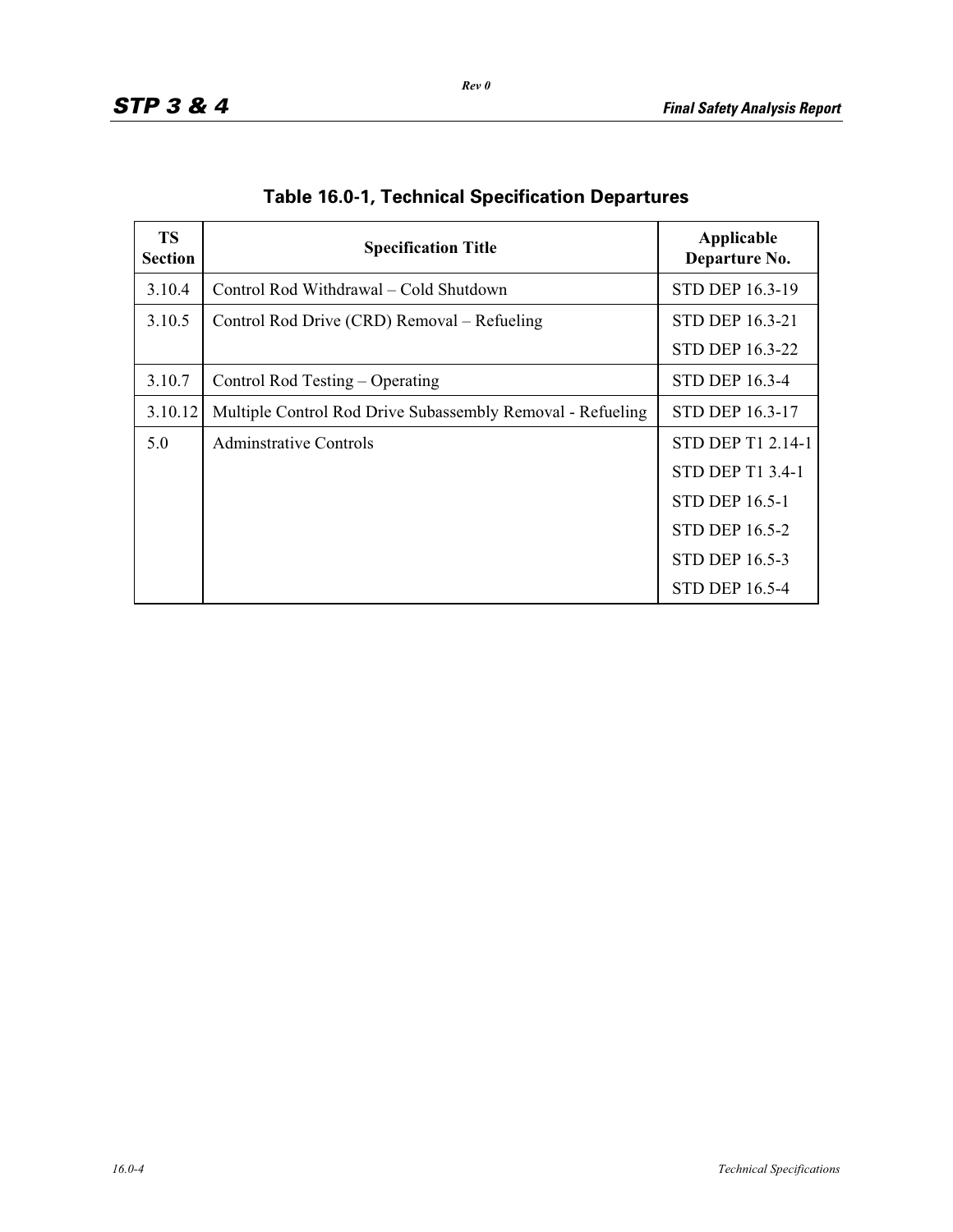| <b>TS</b><br><b>Section</b> | <b>Specification Title</b>                                                         | Applicable<br>Departure No. |
|-----------------------------|------------------------------------------------------------------------------------|-----------------------------|
| 2.0                         | <b>Safety Limits</b>                                                               | <b>STD DEP 16.2-1</b>       |
|                             |                                                                                    | <b>STD DEP 16.2-2</b>       |
| 3.0                         | Limiting Condition For Operation (LCO and SR Applicability)                        | <b>STD DEP 16.3-1</b>       |
|                             |                                                                                    | <b>STD DEP 16.3-2</b>       |
| 3.1.1                       | SHUTDOWN MARGIN (SDM)                                                              | <b>STD DEP 16.3-4</b>       |
| 3.1.2                       | <b>Reactivity Anomalies</b>                                                        | STD DEP 16.3-89             |
| 3.1.3                       | <b>Control Rod OPERABILITY</b>                                                     | STD DEP 16.3-68             |
|                             |                                                                                    | STD DEP 16.3-90             |
| 3.1.7                       | Standby Liquid Control (SLC) System                                                | <b>STD DEP 16.3-3</b>       |
| 3.3.1.1                     | Safety System Logic and Control (SSLC) Sensor                                      | <b>STD DEP T1 2.2-1</b>     |
|                             | Instrumentation                                                                    | <b>STD DEP T1 2.3-1</b>     |
|                             |                                                                                    | <b>STD DEP T1 2.4-2</b>     |
|                             |                                                                                    | <b>STD DEP T1 2.4-3</b>     |
|                             |                                                                                    | <b>STD DEP T1 3.4-1</b>     |
|                             |                                                                                    | <b>STD DEP 4.4-1</b>        |
|                             |                                                                                    | <b>STD DEP 7.3-3</b>        |
|                             |                                                                                    | <b>STD DEP 8.3-1</b>        |
|                             |                                                                                    | STD DEP 16.3-53             |
|                             |                                                                                    | STD DEP 16.3-85             |
|                             |                                                                                    | STD DEP 16.3-91             |
|                             |                                                                                    | STD DEP 16.3-92             |
|                             |                                                                                    | STD DEP 16.3-93             |
| 3.3.1.2                     | Reactor Protection System (RPS) and Main Steam Isolation<br>Valve (MSIV) Actuation | <b>STD DEP 7.2-3</b>        |
|                             |                                                                                    | STD DEP 16.3-54             |
|                             |                                                                                    | STD DEP 16.3-57             |
|                             |                                                                                    | STD DEP 16.3-81             |
|                             |                                                                                    | STD DEP 16.3-82             |
| 3.3.1.3                     | Standby Liquid Control (SLC) and Feedwater Runback (FWRB)<br>Actuation             | STD DEP 16.3-83             |

|  |  | <b>Table 16.0-2, Technical Specification Bases Departures</b> |  |  |
|--|--|---------------------------------------------------------------|--|--|
|--|--|---------------------------------------------------------------|--|--|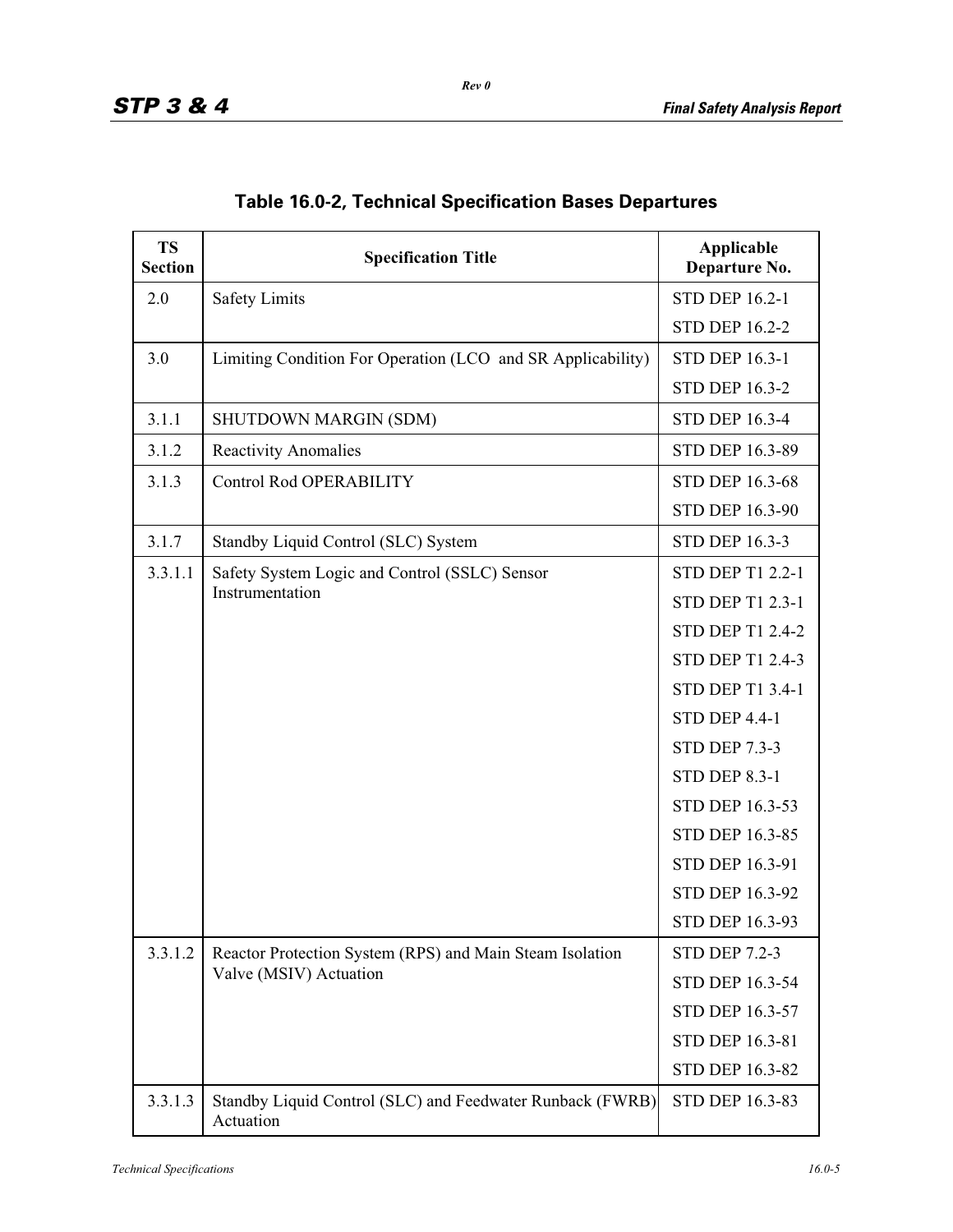| <b>TS</b><br><b>Section</b> | <b>Specification Title</b>                              | Applicable<br>Departure No.                     |
|-----------------------------|---------------------------------------------------------|-------------------------------------------------|
| 3.3.1.4                     | <b>ESF</b> Actuation Instrumentation                    | <b>STD DEP T1 2.4-2</b>                         |
|                             |                                                         | <b>STD DEP T1 2.4-3</b>                         |
|                             |                                                         | <b>STD DEP T1 3.4-1</b><br><b>STD DEP 7.3-7</b> |
|                             |                                                         | <b>STD DEP 7.3-17</b>                           |
|                             |                                                         | <b>STD DEP 8.3-1</b>                            |
|                             |                                                         | <b>STD DEP 16.3-87</b>                          |
|                             |                                                         | <b>STD DEP 16.3-88</b>                          |
| 3.3.3.1                     | Multiplexing System                                     | <b>STD DEP T1 3.4-1</b>                         |
| 3.3.4.1                     | Anticipated Transient Without Scram (ATWS) and End-of-  | <b>STD DEP T1 3.4-1</b>                         |
|                             | Cycle Recirculation Pump Trip (EOC-RPT) Instrumentation | <b>STD DEP 16.3-38</b>                          |
|                             |                                                         | <b>STD DEP 16.3-55</b>                          |
|                             |                                                         | <b>STD DEP 16.3-56</b>                          |
| 3.3.4.2                     | Feedwater and Main Turbine Trip Instrumentation         | <b>STP DEP 10.4-5</b>                           |
|                             |                                                         | STD DEP 16.3-39                                 |
| 3.3.5.1                     | <b>Control Rod Block Instrumentation</b>                | <b>STD DEP T1 3.4-1</b>                         |
|                             |                                                         | <b>STD DEP 16.3-66</b>                          |
|                             |                                                         | STD DEP 16.3-67                                 |
| 3.3.6.1                     | Post Accident Monitoring (PAM) Instrumentation          | <b>STD DEP T1 2.3-1</b>                         |
|                             |                                                         | STD DEP T1 2.14-1                               |
|                             |                                                         | STD DEP T1 3.4-1                                |
|                             |                                                         | <b>STD DEP 7.5-1</b>                            |
|                             |                                                         | STD DEP 16.3-77                                 |
|                             |                                                         | STD DEP 16.3-78                                 |
| 3.3.6.2                     | Remote Shutdown System                                  | STD DEP T1 2.14-1                               |
|                             |                                                         | <b>STD DEP T1 3.4-1</b>                         |
|                             |                                                         | <b>STD DEP 8.3-1</b>                            |
|                             |                                                         | STD DEP 16.3-59                                 |
|                             |                                                         | STD DEP 16.3-60                                 |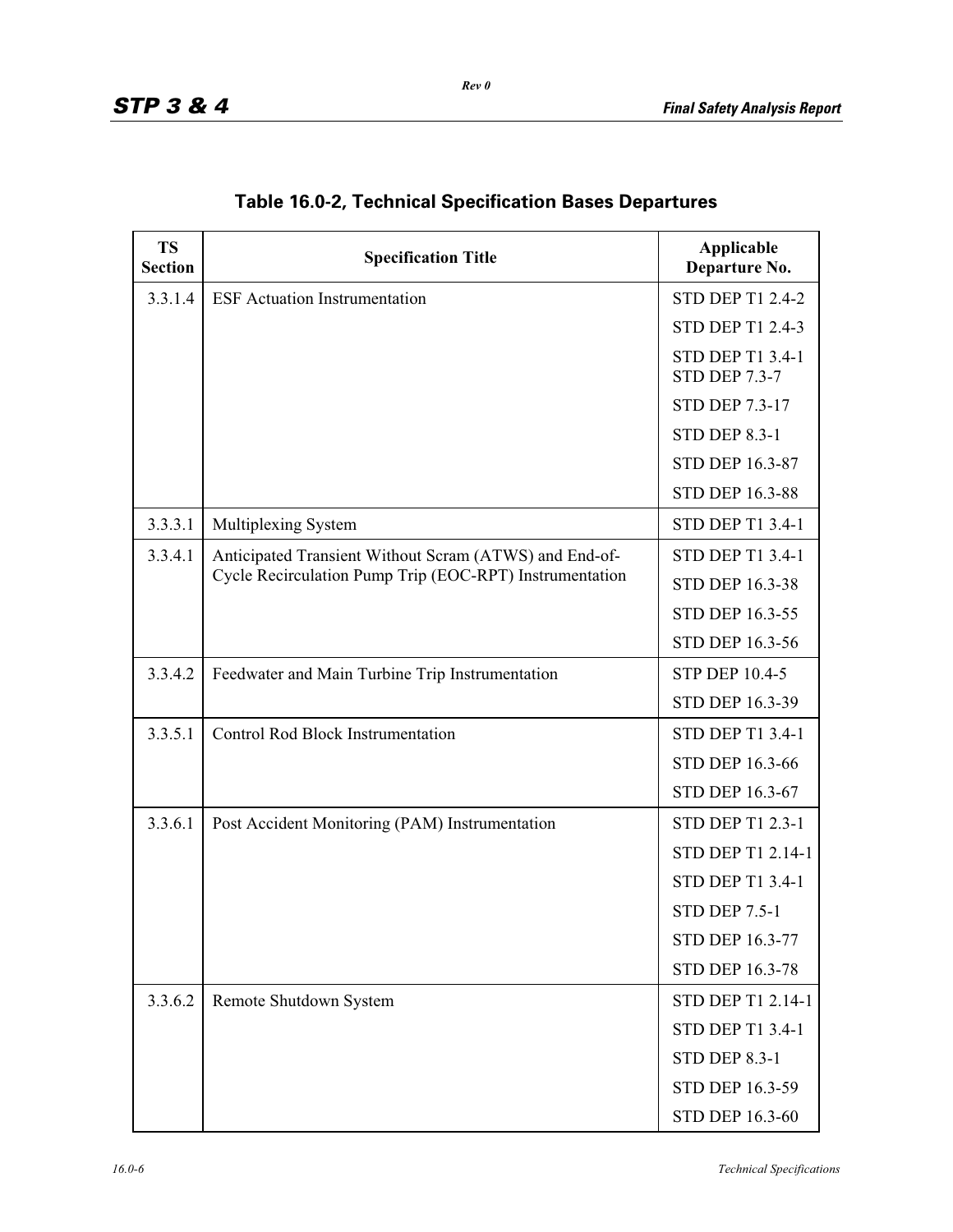| <b>TS</b><br><b>Section</b> | <b>Specification Title</b>                                                  | Applicable<br>Departure No. |
|-----------------------------|-----------------------------------------------------------------------------|-----------------------------|
| 3.3.8.1                     | <b>Electric Power Monitoring</b>                                            | STD DEP 16.3-62             |
| 3.3.8.2                     | Reactor Coolant Temperature Monitoring                                      | STD DEP 16.3-63             |
| 3.4.1                       | Reactor Internal Pumps (RIPs)-Operating                                     | <b>STD DEP 16.3-5</b>       |
|                             |                                                                             | <b>STD DEP 16.3-6</b>       |
| 3.4.2                       | Safety/Relief Valves (S/RVs)                                                | <b>STD DEP T1 2.1-1</b>     |
|                             |                                                                             | <b>STD DEP 16.3-7</b>       |
| 3.4.3                       | <b>RCS Operational LEAKAGE</b>                                              | <b>STD DEP 7.3-12</b>       |
|                             |                                                                             | STD DEP 16.3-11             |
| 3.4.7                       | Residual Heat Removal System (RHR) Shutdown Cooling<br>System-Hot Shutdown  | <b>STD DEP 16.3-9</b>       |
| 3.4.8                       | Residual Heat Removal System (RHR) Shutdown Cooling<br>System-Cold Shutdown | <b>STD DEP 16.3-9</b>       |
| 3.4.9                       | RCS Pressure and Temperature (P/T) Limits                                   | <b>STD DEP 16.3-8</b>       |
| 3.5.1                       | <b>ECCS-Operating</b>                                                       | <b>STD DEP 16.3-10</b>      |
| 3.6.1.1                     | Primary Containment                                                         | <b>STD DEP 6.2-2</b>        |
|                             |                                                                             | <b>STD DEP 16.3-43</b>      |
|                             |                                                                             | <b>STD DEP 16.3-44</b>      |
|                             |                                                                             | STD DEP 16.3-45             |
| 3.6.1.2                     | Primary Containment Air Locks                                               | <b>STD DEP 6.2-2</b>        |
|                             |                                                                             | <b>STD DEP 16.3-70</b>      |
| 3.6.1.3                     | Primary Containment Isolation Valves                                        | <b>STD DEP 6.2-1</b>        |
|                             |                                                                             | <b>STD DEP 16.3-71</b>      |
|                             |                                                                             | STD DEP 16.3-72             |
|                             |                                                                             | STD DEP 16.3-73             |
|                             |                                                                             | STD DEP 16.3-74             |
| 3.6.1.4                     | <b>Drywell Pressure</b>                                                     | <b>STD DEP 6.2-2</b>        |
| 3.6.1.5                     | Drywell Air Temperature                                                     | <b>STD DEP 6.2-2</b>        |
| 3.6.1.6                     | Wetwell-to-Drywell Vacuum Breakers                                          | <b>STD DEP 6.2-2</b>        |
|                             |                                                                             | STD DEP 16.3-34             |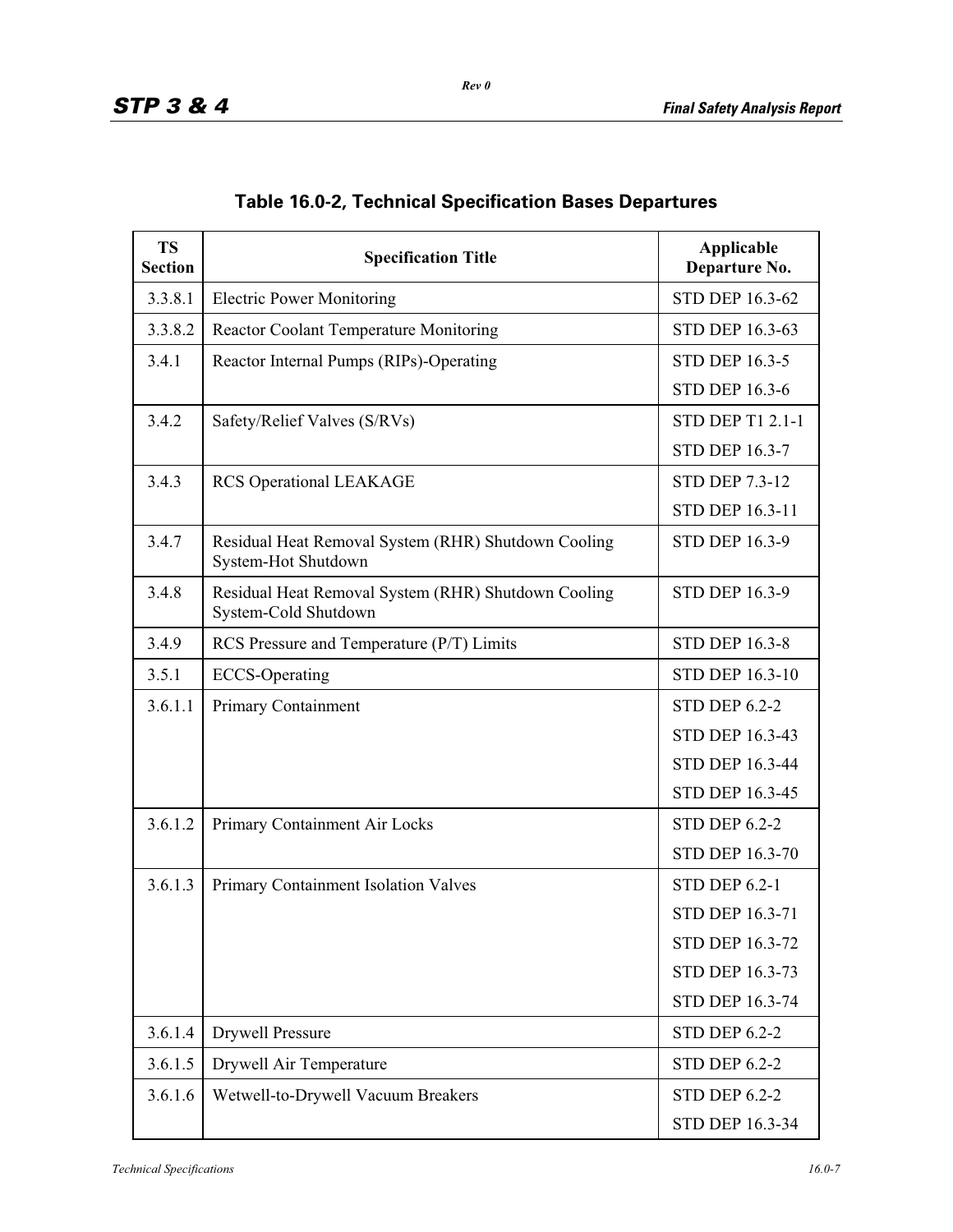| <b>TS</b><br><b>Section</b> | <b>Specification Title</b>                                                                                          | Applicable<br>Departure No. |
|-----------------------------|---------------------------------------------------------------------------------------------------------------------|-----------------------------|
| 3.6.2.1                     | Suppression Pool Average Temperature                                                                                | STD DEP 16.3-32             |
|                             |                                                                                                                     | STD DEP 16.3-33             |
| 3.6.2.3                     | Residual Heat Removal (RHR) Suppression Pool Cooling                                                                | STD 16.3-36                 |
|                             |                                                                                                                     | STD 16.3-37                 |
| 3.6.2.4                     | Residual Heat Removal (RHR) Containment Spray                                                                       | <b>STD DEP 6.2-2</b>        |
| 3.6.3.1                     | Primary Containment Hydrogen Recombiners                                                                            | STD DEP T1 2.14-1           |
| 3.6.3.2                     | Primary Containment Oxygen Concentration                                                                            | STD DEP T1 2.14-1           |
| 3.6.4.1                     | <b>Secondary Containment</b>                                                                                        | <b>STD DEP 16.3-29</b>      |
|                             |                                                                                                                     | STD DEP 16.3-30             |
| 3.6.4.3                     | Standby Gas Treatment (SGT) System                                                                                  | STD DEP 16.3-31             |
| 3.7.1                       | Reactor Building Cooling Water (RCW) System, Reactor<br>Service Water (RSW) System and Ultimate Heat Sink-Operating | <b>STD DEP 16.3-16</b>      |
| 3.7.2                       | Reactor Building Cooling Water (RCW) System, Reactor                                                                | <b>STD DEP 16.3-16</b>      |
|                             | Service Water (RSW) System and Ultimate Heat Sink-Shutdown                                                          | <b>STD DEP 16.3-46</b>      |
| 3.7.3                       | Reactor Building Cooling Water (RCW) System, Reactor<br>Service Water (RSW) System and Ultimate Heat Sink-Refueling | <b>STD DEP 16.3-46</b>      |
| 3.7.4                       | Control Room Habitability Area (CRHA)-Emergency Filtration                                                          | <b>STD DEP 16.3-47</b>      |
|                             | (EF) System                                                                                                         | <b>STD DEP 16.3-48</b>      |
| 3.7.5                       | Control Room Habitability Area (CRHA)-Air Conditioning<br>(AC) System                                               | STD DEP 16.3-76             |
| 3.7.6                       | Main Condenser Offgas                                                                                               | STD DEP 16.3-75             |
| 3.8.1                       | <b>AC Sources-Operating</b>                                                                                         | <b>STD DEP 8.3-1</b>        |
|                             |                                                                                                                     | STD DEP 16.3-80             |
| 3.8.2                       | <b>AC Sources-Refueling</b>                                                                                         | <b>STD DEP 8.3-1</b>        |
|                             |                                                                                                                     | <b>STD DEP 16.3-40</b>      |
| 3.8.3                       | Diesel Fuel Oil, Lube Oil, and Starting Air                                                                         | STD DEP 16.3-51             |
| 3.8.4                       | DC Sources-Operating                                                                                                | STD DEP 16.3-42             |
|                             |                                                                                                                     | <b>STD DEP T1 3.4-1</b>     |
| 3.8.7                       | Inverters-Operating                                                                                                 | <b>STD DEP 8.3-1</b>        |